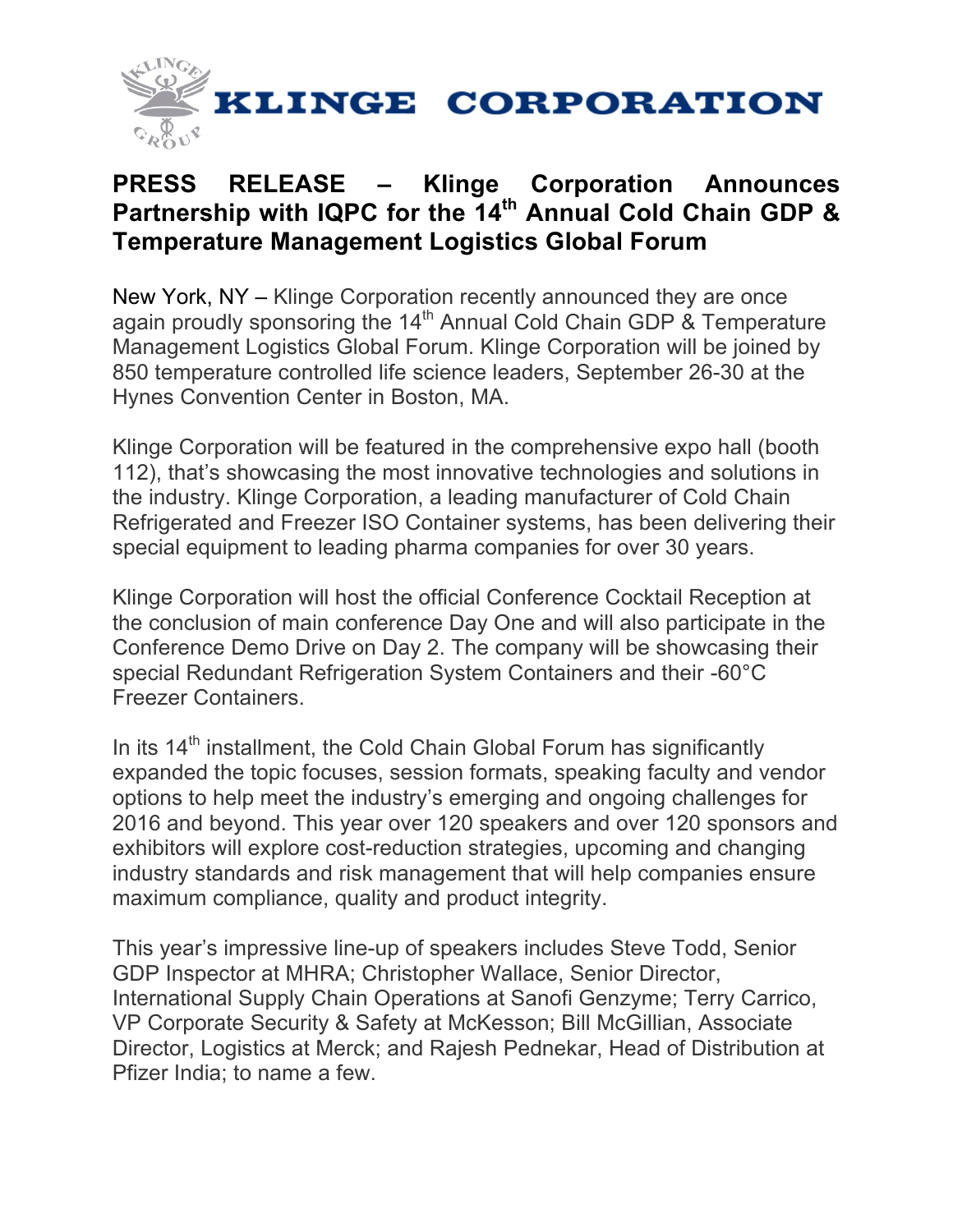

The event is designed to include eight pre-conference workshops, two indepth master classes, two days of main conference sessions, roundtable discussions & panel discussions, and more than 14 hours of networking to discuss the most important challenges and most effective strategies and solutions within the cold chain industry.

"We're thrilled to head back to Boston once again for the Cold Chain Global Forum," said Claudia Rubino, Divisional Director – Cold Chain Portfolio, IQPC. "The Global Forum continues to be the leading event for temperature-controlled life science supply chains, and we're pleased to have Klinge Corporation partner with us to help make the event a success."

## **About Klinge Corporation**

Klinge Corporation is the leading provider of specialized transport refrigeration and power generation equipment. Founded as a spin-off of the Transport Refrigeration Equipment department of York International, Klinge has been producing refrigeration equipment at its manufacturing facilities and headquarters in York, Pennsylvania, USA for 29 years.

The company's customized designs offer commercial and military customers robust alternatives to standard, mass-produced refrigerated containers which often cannot meet the requirements of harsh environments or stringent testing.

Klinge Corporation offers Dual Refrigerated Containers, Offshore Explosion-Proof Refrigerated Containers, Refrigerated Tank Containers, Blast Freezers, Ultra-Low Temperature Units, Quick Thaw Units, Integral and External Generator Sets, and Collapsible Food Storage Bins.

The company designs and manufactures the following:

- **Ultra-Low Temperature (-60°C) Freezer Containers** for pharmaceuticals, ice cores, tuna, etc
- **Offshore Refrigerated Containers** for Hazardous Zones such as oil rigs, oil tankers, and chemical plants
- **Explosion-Proof Refrigerated Containers** for Petrochemical, Self-Reactive and Like Products